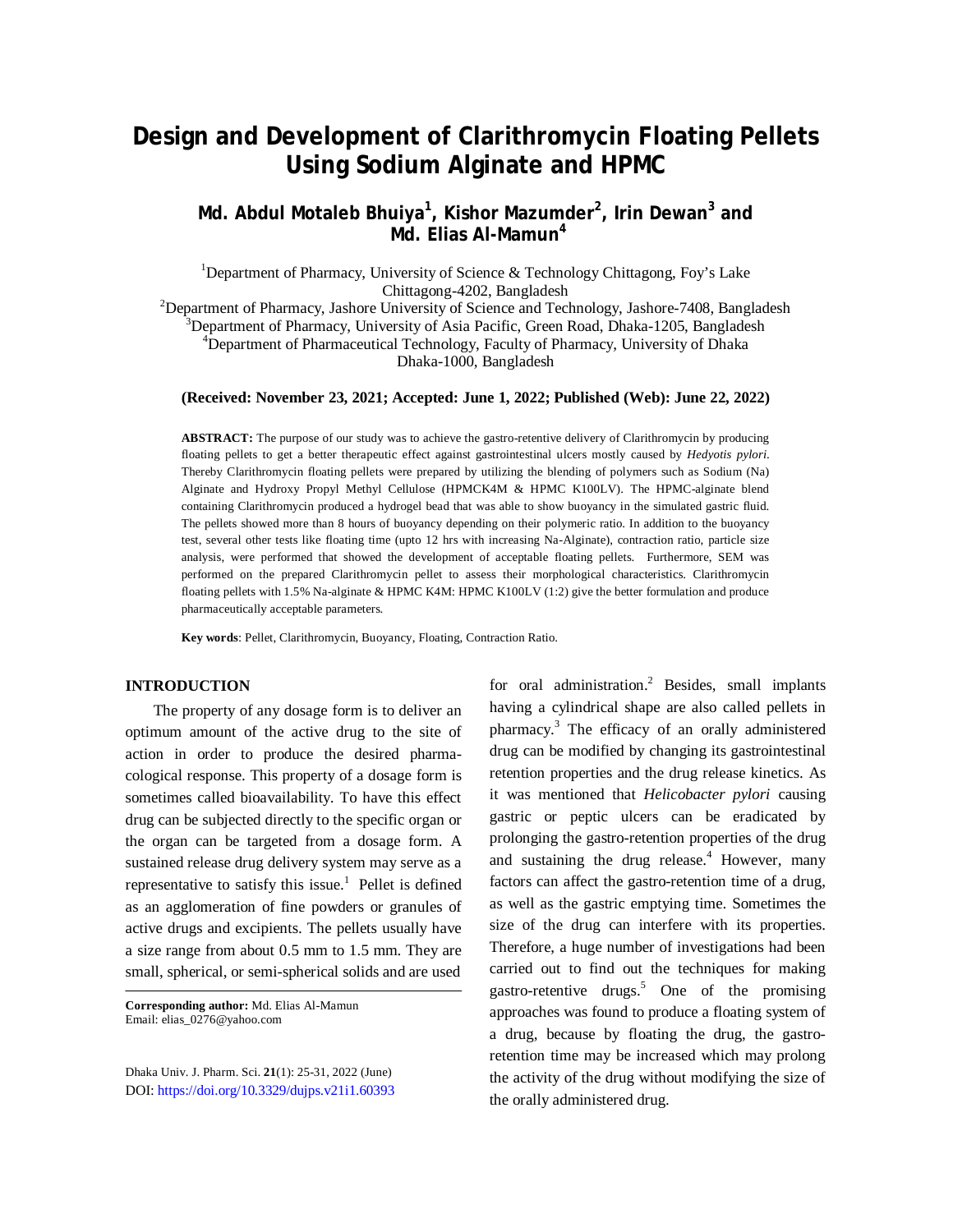Clarithromycin (CLA) is a macrolide antibiotic. It is more stable than erythromycin as it contains a methoxy group attached to the C6 position of erythromycin.<sup>6</sup> It is clinically used in the treatment of lower and upper respiratory tract infections. Although the drug can be absorbed very well, the overall systemic bioavailability is reduced to about 55% due to its first-pass metabolism.<sup>7,8</sup> The drug is metabolized through oxidative N-demethylation and 14-hydroxylation process, resulting in nonlinear kinetics due to saturation. However, the drug is eliminated from the body in a dose-dependent manner. The elimination half-life of clarithromycin ranges from 2.3 to 6.0 h in both single and multipledose studies.<sup>9</sup>

Hydroxy Propyl Methyl Cellulose (HPMC) is a methylcellulose that is modified with a small amount of propylene glycol ether groups. Aqueous solutions of HPMC are surface active and will form films upon drying. It can be transformed from solution to gel reversibly by applying heat and cold. Two different forms of HPMC such as HPMC K4M & HPMC K100LV were used in our study. On the other hand, alginic acid, a natural polysaccharide, is widely used as a food additive. The solution of alginic acid will turn into a gel when it comes in contact with sodium ions as sodium alginate. This Na-alginate gel may act as a vehicle for many drugs. The drugs may be incorporated in the gel and prolong the release of the drug for oral administration. This type of gel has been used to produce gel matrix or beads which are used in the floating system to prolong gastroretention.<sup>10-12</sup> The objective of our study is to develop clarithromycin floating pellets. In our study, clarithromycin floating pellets were prepared by utilizing a different blends of Na-alginate and HPMC K4M & HPMC K100LV that would show the gastroretention of the pellets with their sustained action.

### **MATERIALS AND METHODS**

**Materials.** The drug clarithromycin was collected from Novartis as a gift. The polymers Naalginate and HPMC K4M & HPMC K100LV were purchased from LOBA chemicals, India, and Calcium chloride & Disodium hydrogen were purchased from Merck, India.

**Method of clarithromycin pellets preparation.**  Sodium alginate (1%w/w) gel was prepared by overnight soaking with a sufficient quantity of distilled demineralized water and homogenized by using electronic stirring (4000rpm) for half an hour. Then the required amount of HPMC K4M & HPMC K100LV were added to form a suspension and homogenized the resultant mixture for half an hour. A requisite quantity of clarithromycin was added to the obtained mixture and further homogenized for another 45 minutes and spray the homogenized solution onto cationic  $(CaCl<sub>2</sub>-8%)$  solution. 15 minutes reaction times were provided and pellets were collected, washed four times with (50 ml X 4) distilled water, and dried at room temperature for approximately 12 hours. All the parameters such as stirring time, rpm, reaction time, drying time, temperature were optimized by error and trial method. A blending ratio of different polymers was determined by using  $3^2$  factorial designs as shown in Table 1.

**Table 1. Formulation design for Clarithromycin floating pellets.**

| Batch No. | Sodium Alginate (%) | HPMC K4M: HPMC<br>K100LV |
|-----------|---------------------|--------------------------|
| AX        | 1                   | 2:1                      |
| <b>BX</b> | 1                   | 1:2                      |
| CX        | 1                   | 1.5:1.5                  |
| AY        | 1.5                 | 2:1                      |
| BY        | 1.5                 | 1:2                      |
| <b>CY</b> | 1.5                 | 1.5:1.5                  |
| AZ        | 2                   | 2:1                      |
| BZ        | 2                   | 1:2                      |
| CZ.       | $\overline{c}$      | 1.5:1.5                  |

There are different variables involved during Clarithromycin floating pellets formulation. The formulation variables that was optimized during the preformulation study were-

**Table 2. Optimized conditions for floating pellets preparation.**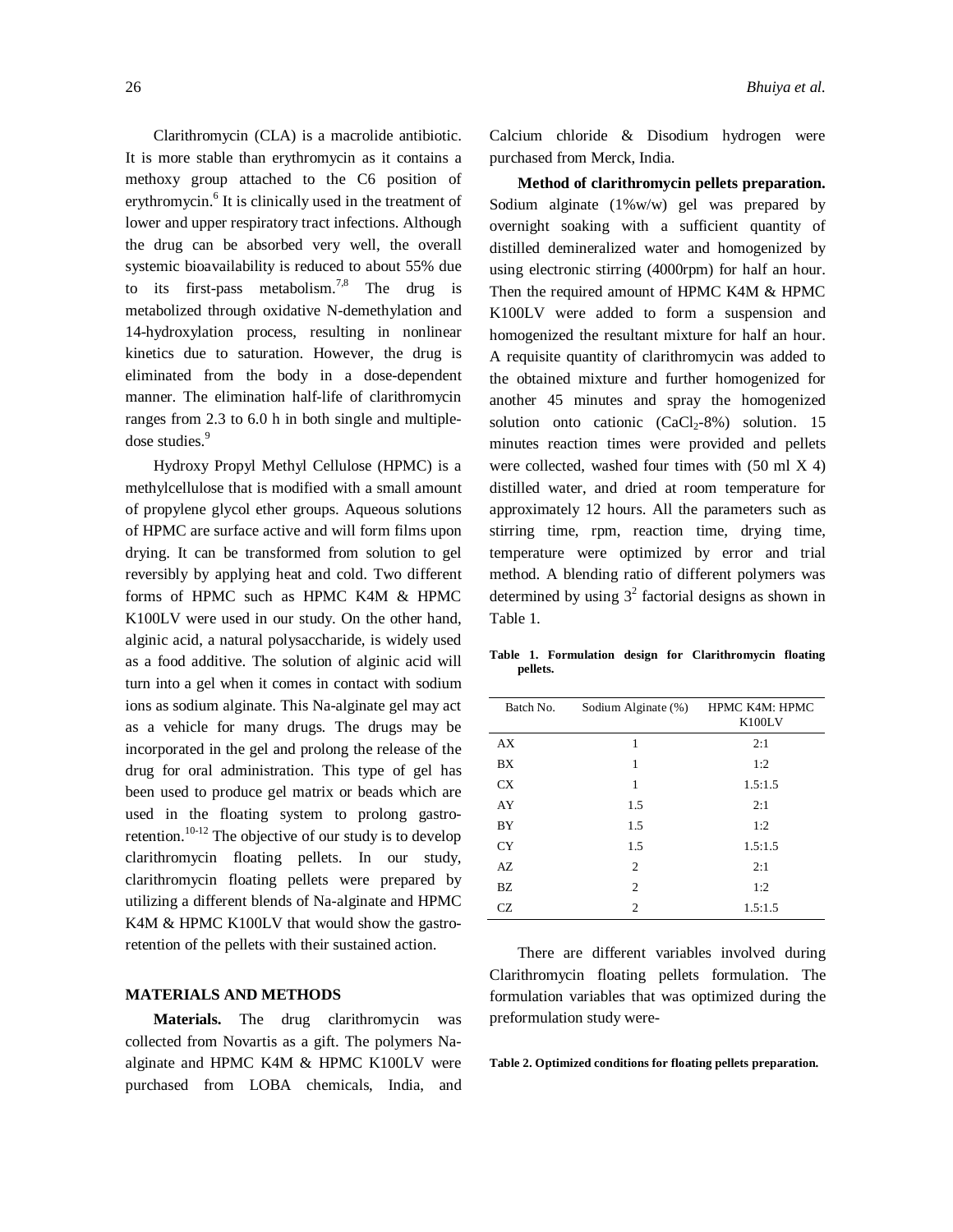| Parameters                         | Optimized value                                                                                                         |
|------------------------------------|-------------------------------------------------------------------------------------------------------------------------|
| Concentration of CaCl <sub>2</sub> | 0.1M                                                                                                                    |
| Time of Reaction                   | 15 minutes                                                                                                              |
| Drying Time                        | $12$ hrs                                                                                                                |
| Drying Temperature                 | Room Temperature                                                                                                        |
| Needle                             | 5ml syringe needle                                                                                                      |
| Rpm Stirrer                        | $4000$ rpm                                                                                                              |
| Mixing Time                        | $*30,30,45$ minutes                                                                                                     |
|                                    | *30 minutes for mixing of Na-<br>alginate, 30 minutes for HPMC<br>mixing, 45 minutes for final mixing<br>with the drug. |

**Buoyancy test of the pellets with their Floating time determination.** Different types of test solutions (distilled water, 0.9% NaCl solution & gastric fluid) were used to perform the buoyancy test. The specific gravity of the test solutions was measured by using a standard pycnometer. Ten pellets from each sample were steeped in 50ml of each test solution. The buoyancy of the pellets was observed visually from different test solutions. The preparation was considered to have buoyancy in the test solution only when all of the granules floated in it. $^{11}$  At the same time, the floating time of pellets was also determined by observation of pellets to be floated.

**Determination of particle size and contraction ratio of clarithromycin pellet.** The sizes of clarithromycin pellets (n=20) from different formulations were measured with a digital slide caliper (Fisher brand). The contraction ratio of the clarithromycin bead was calculated by dividing the mean volume of dried gel (dried pellet) by that of the hydrogel (wet pellet).<sup>11</sup>

**Characterization of morphology of pellets by Scanning Electron Microscopy (SEM).** The morphology of clarithromycin pellets was examined by Scanning Electron Microscopy (SEM) at the Bangladesh Center of Scientific and Industrial Research (BCSIR), Dhaka, Bangladesh. The samples were carefully observed with SEM (Hitachi, S-3400N).

*In vitro* **dissolution of the prepared clarithromycin floating pellets.** Dissolution tests of the prepared clarithromycin floating pellets were carried out according to the USP XXIV paddle method. Pellets equivalent to 100mg clarithromycin in 900ml of dissolution medium were maintained at 37±0.5.C with a paddle stirred at 50rpm using an automated sampling procedure. Dissolution tests were carried out under dissolution medium of PH 6.8 phosphate buffers in which 5ml sample was withdrawn at predetermined time intervals, and replaced with an equal volume of fresh medium to maintain the total volume constant samples were taken at 30 minutes, 1, 2, 3, 4, 5, 6 and 8-hour interval. Absorbance were taken at 210nm using UV spectrophotometer.<sup>13</sup>

#### **RESULTS AND DISCUSSION**

**Formulation development of clarithromycin floating pellets by 3<sup>2</sup> factorial design.** The clarithromycin floating pellets were prepared as per the  $3<sup>2</sup>$  factorial Design mentioned in the method section. By preformulation study, different parameters were selected to make our desired pellets. After maintaining all the processes and parameters, the Clarithromycin pellets were prepared. Then the pellets were undergone different studies such as the buoyancy test, floating time test, morphology determination through SEM to evaluate that our prepared pellets maintained a satisfactory level.

**Effects of different polymers on the buoyancy of pellets.** After preparing the pellets, the buoyancy test was performed in physiological saline, water, or HCl solution. Some formulations showed buoyancy while others did not depend on different formulations. The clarithromycin pellets were not observed to be floated for a long time, when alginate concentration was 1% and HPMCK4M & HPMC K100LV ratio was 2%. However, the pellets were found to be floated in all test solutions for more than 8 hours, when the concentration of Na- Alginate was increased to 1.5%, 2%. The mechanism behind this long gastro-retention may be explained as initially the pellets might sink & released the clarithromycin slowly and continuously. Ultimately, the clarithromycin pellets were found to be floated. When alginate concentration was increased and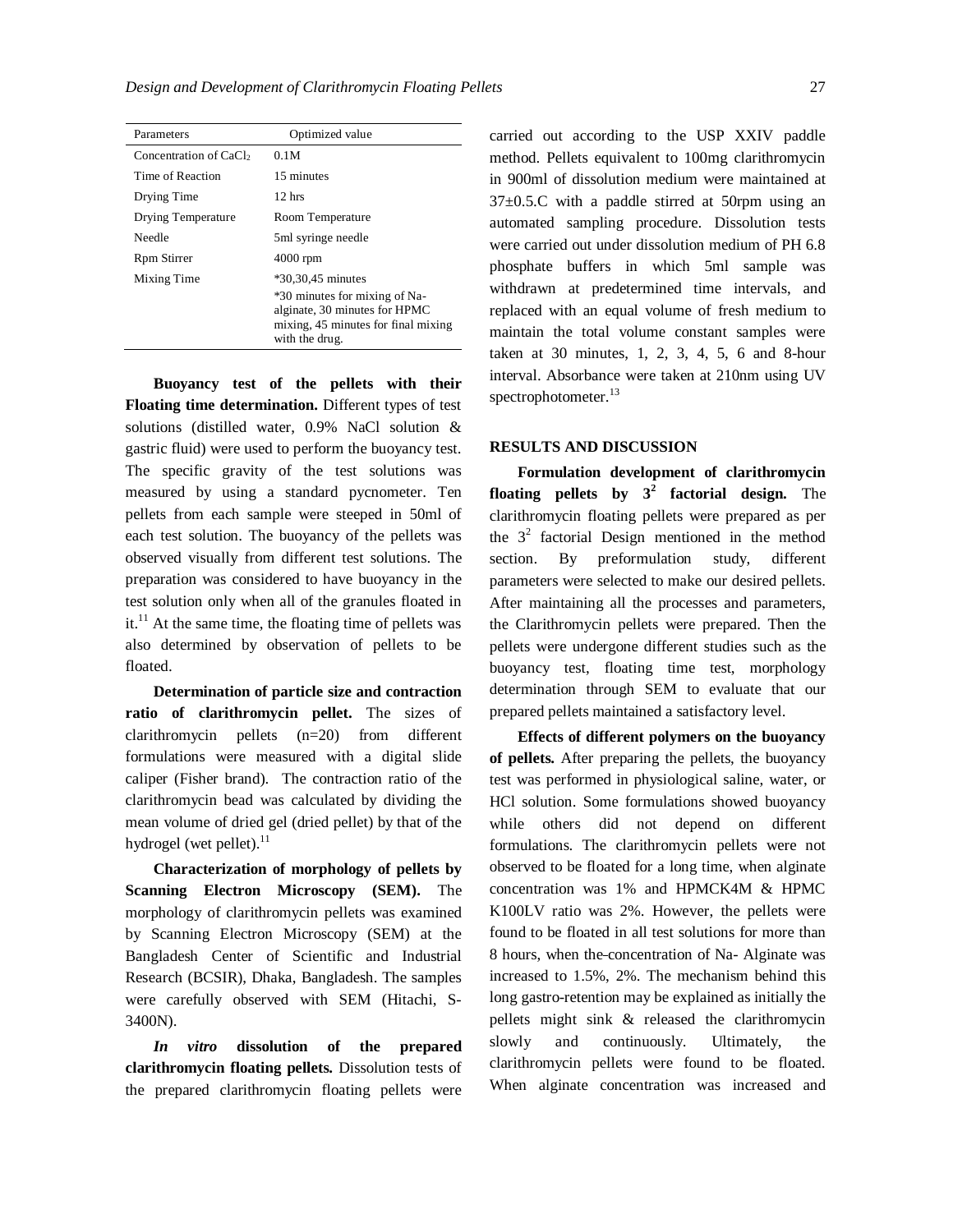HPMC concentration was varied like the table 3 then the pellets floated in physiological saline, HCl solution, or the buffer solution (PH 4.0), all of which have a specific gravity of about 1.01.

**Table 3. Buoyancy status of clarithromycin pellets.**

| Batch No. | Water<br>(1.007) | 0.9% NaCl<br>(1.04) | <b>GI</b> Fluid<br>(1.013) |
|-----------|------------------|---------------------|----------------------------|
| AX        | S                | S                   | S                          |
| BX        | S                | S                   | S                          |
| <b>CX</b> | S                | S                   | S                          |
| AY        | F                | F                   | F                          |
| BY        | F                | F                   | F                          |
| CY        | F                | F                   | F                          |
| AZ        | F                | F                   | F                          |
| BZ        | F                | F                   | F                          |
| CZ        | F                | F                   | F                          |

\*S=Sink, F=Float

At the same time, the floating time of the prepared pellets was calculated for each batch which is shown in table 4. The floating time was also increased with the increase in the concentration of Na-Alginate. However, as to the formulations, the Na-Alginate having a concentration of 1.5% showed a higher floating time compared to the other concentration. This may be due to the formation of gel that will release the drug and help the drug to be floated for a long time.

**Table 4. Floating time of clarithromycin pellets.**

| Batch No. | Floating Time (hr) |
|-----------|--------------------|
| AX        | No Floating        |
| BX        | No Floating        |
| <b>CX</b> | No Floating        |
| AY        | 12                 |
| BY        | 10                 |
| <b>CY</b> | 10                 |
| AZ        | 09                 |
| BZ        | 08                 |
| CZ.       | 09                 |

**Effects of polymers on the particle size of clarithromycin pellets.** Clarithromycin floating pellets were prepared at different concentrations of Sodium Alginate and HPMCK4M & HPMC K100LV. Clarithromycin pellets batches were used for diameter measurement by digital slide Calipers (Fisher Brand). The pellet size was significantly varied by differences with polymer concentrations and core polymer ratio. With an increase in polymer concentration, the mean pellet diameter was found to be increased. A similar fashion was observed for both types of polymer. Table 5 represents the size of the pellets including their standard deviation and standard error. Although the diameters of the prepared pellets varied, however, the diameters of all the pellets were found to be in acceptable size ranges.

**Table 5. Diameter of pellets measured by slide calipers.**

| Batch no. | Mean diameter of<br>dried pellets $(n=10)$ | Standard<br>deviation(S.D) | Standard<br>error(S.E) |
|-----------|--------------------------------------------|----------------------------|------------------------|
| AX        | 1.18                                       | 0.058                      | 0.018                  |
| BX        | 1.164                                      | 0.176                      | 0.055                  |
| CX.       | 1.346                                      | 0.079                      | 0.025                  |
| AY        | 1.243                                      | 0.20                       | 0.064                  |
| <b>BY</b> | 1.198                                      | 0.059                      | 0.018                  |
| <b>CY</b> | 1.06                                       | 0.20                       | 0.063                  |
| AZ.       | 1.227                                      | 0.08                       | 0.025                  |
| BZ.       | 1.228                                      | 0.088                      | 0.027                  |
| CZ.       | 1.46                                       | 0.189                      | 0.059                  |

n = Number of pellets.

**Impact on contraction ratio for different formulations of pellets.** The contraction ratio of the pellet was determined by dividing the mean volume of dried gel (dried pellet) by that of the hydrogel (wet pellet). The results were shown in table 6. It was found from the result of the contraction ratio that the contraction of the particle was increased with the increase of the polymer (Figure 1). The increased contraction ratio might affect the release of clarithromycin from pellets.<sup>11</sup>

**Study of the morphology of clarithromycin pellets by using scanning electron microscopy.**  Clarithromycin floating pellets were prepared at different concentrations of sodium alginate and HPMCK4M & HPMC K100LV. Different batches of clarithromycin pellet were used for taking Scanning Electron Micrographs "SEM" *(HITACHI, Model: S-3400N)*. Micrographs were taken using different magnifications. The magnifications were used for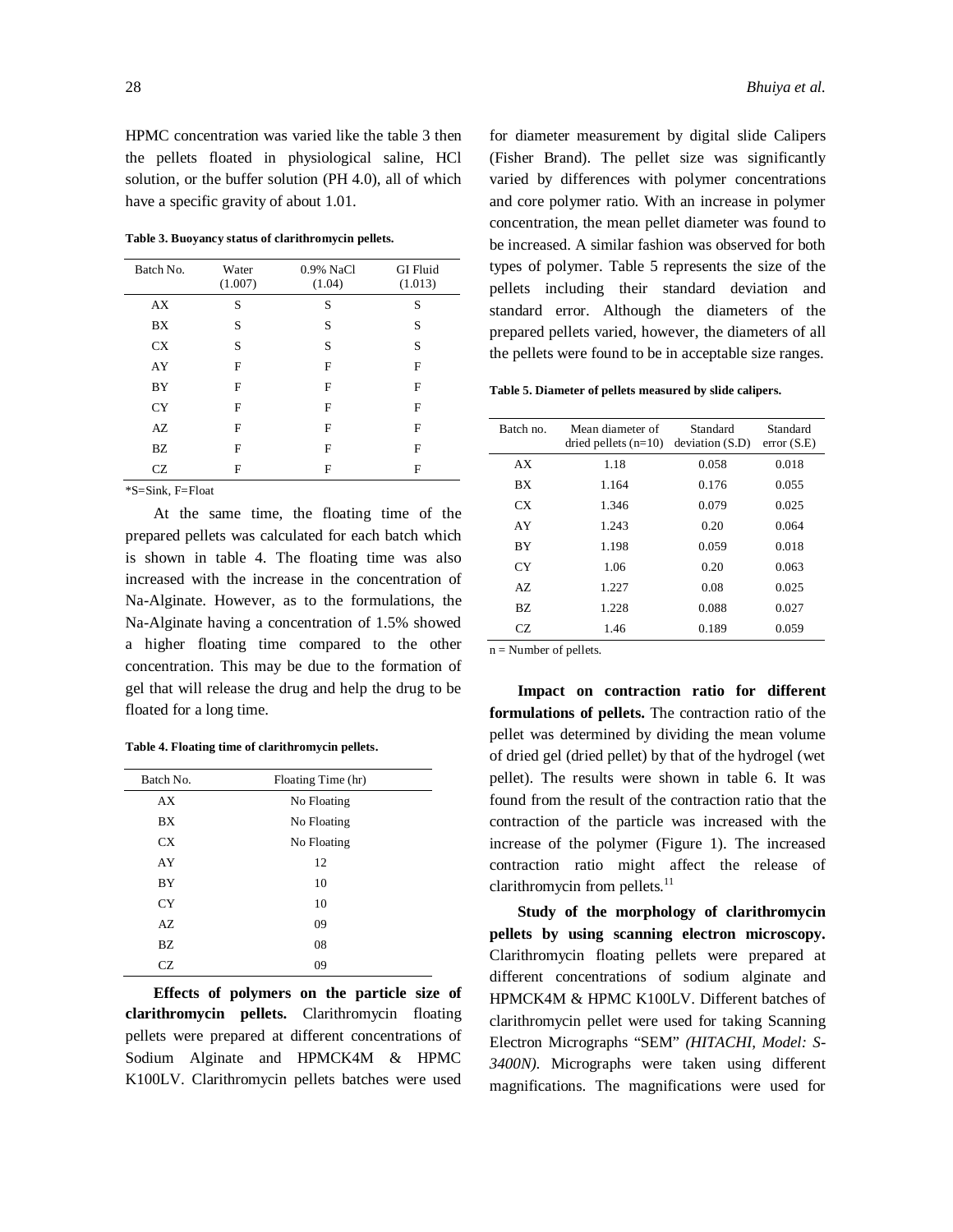taking micrographs at 10-3500 (SE-Secondary Electron). Morphology and surface properties of the pellets were found to be affected by the extent of core loading and polymer type.

**Table 6. The contraction ratio of clarithromycin pellets.**

| Batch<br>no. | Diameter of hydrogel<br>pellets (mm) | Diameter of dried Contraction<br>pellets (mm) | ratio (CR) |
|--------------|--------------------------------------|-----------------------------------------------|------------|
| AX           | 2.41                                 | 1.11                                          | 0.46       |
| <b>BX</b>    | 2.44                                 | 1.14                                          | 0.47       |
| CX           | 2.72                                 | 1.21                                          | 0.44       |
| AY           | 2.81                                 | 1.25                                          | 0.44       |
| <b>BY</b>    | 2.73                                 | 1.24                                          | 0.45       |
| CY           | 2.81                                 | 1.43                                          | 0.51       |
| AZ           | 2.85                                 | 1.38                                          | 0.48       |
| BZ.          | 2.88                                 | 1.46                                          | 0.51       |
| CZ.          | 2.93                                 | 1.54                                          | 0.52       |



Figure 1. Contraction ratio of clarithromycin pellets.

It is evident from the figures that magnifications of the figure can show the morphology of the pellet. It was also clear from figure 2 where a single pellet with its diameter was shown (Figure 2) and it was also observed that the pellet was roughly spherical (Figure 3). The idea of pellet surface was also conceptualized and visualized by the magnifications. The pellet surface was found to be relatively smooth. The drug distribution pattern was also visualized in figure 4. It was found that the drug particles were present on the surface but they were scattered and amalgamated (Figure 4). However, the idea of gel networks, entrapment of drugs in the networks between Na alginate & the polymer for the palletization, were shown in the figure (Figure 5).

This networks type of rearrangement might be responsible for the stability and strength of pellets.



Figure 2. SEM photograph showing the diameter of prepared clarithromycin pellets.



Figure 3. SEM photograph showing the shape of prepared clarithromycin pellets.

*In vitro* **release of clarithromycin pellets.** Drug release kinetics from clarithromycin pellets was studied using an Automate tablet dissolution tester (USP XXIV paddle method). Dissolution tests were carried out under a dissolution medium of PH 6.8 phosphate buffers. The release of drug content was measured by UV spectrophotometrically at absorption maxima of 210 nm. From the different batches of pellets, the following release profile was observed (Table 7). When the release was plotted against the time, it was found from the correlation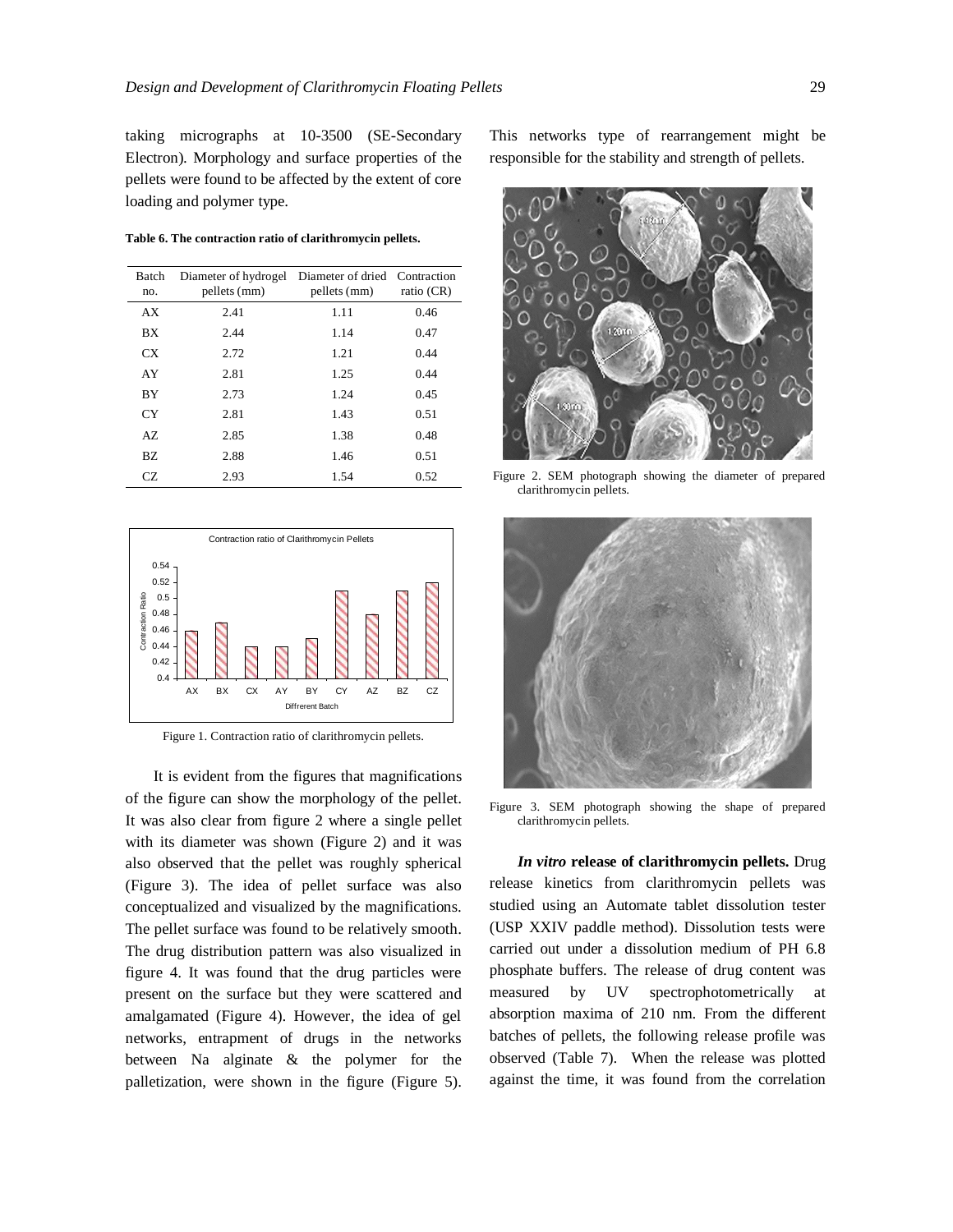coefficient values of different batches pellets that most of the prepared pellets would follow the firstorder release kinetics  $(r^2>0.94)$  in comparison with the other models.



Figure 4. SEM photograph showing the drug distribution in the polymer network



Figure 5. SEM photograph showing polymer network in the pellet surface.

From the dissolution study, it was found that most of the pellets showed release profiles within the range of 46% to 55% indicating that it can show the floating properties due to its polymeric network and sustain the release. Although the initial release was high as there was some drugs present on the surface of the pellets. However, a high amount of polymer around the drug particles slower the drug release from pellets.

**Table 7. Release rate and correlation coefficient value of clarithromycin pellets.**

| Batch<br>No. | Release<br>rate<br>$(\%$ mg/hr) | r2 value from<br>Higuchi Plot | r <sub>2</sub> value<br>from First<br>order Plot | r <sub>2</sub> value from<br>Zero order<br>Plot |
|--------------|---------------------------------|-------------------------------|--------------------------------------------------|-------------------------------------------------|
| AX           | 8.12                            | 0.86                          | 0.93                                             | 0.85                                            |
| ВX           | 8.25                            | 0.88                          | 0.94                                             | 0.87                                            |
| CХ           | 8.29                            | 0.87                          | 0.99                                             | 0.81                                            |
| AY           | 9.98                            | 0.95                          | 0.99                                             | 0.91                                            |
| ВY           | 10.11                           | 0.97                          | 0.96                                             | 0.93                                            |
| СY           | 11.94                           | 0.92                          | 0.91                                             | 0.95                                            |
| AZ.          | 8.428                           | 0.82                          | 0.97                                             | 0.92                                            |
| BZ.          | 8.220                           | 0.87                          | 0.94                                             | 0.79                                            |
| CZ.          | 8.32                            | 0.90                          | 0.97                                             | 0.85                                            |

#### **CONCLUSION**

The approach of the present study was to develop floating pellets with HPMC K4M & HPMC K100LV & Sodium alginate polymer to retain the drug in the site of action for the better eradication of *H. pylori* the bacteria responsible for gastric ulcer. Considering all parameters obtained from the physical characteristic as well as the release pattern that pellets were floated in significant time and bouncy of the most of the batches were satisfactory. However, further studies in context should be carried out to check the reproducibility of floating pellets by using another polymer. *In vitro- in vivo* correlation should also be performed to get information about the efficacy of the HPMC & Na-alginate-based floating pellet of Clarithromycin.

#### **REFERENCES**

- 1. Longer, M.A., Robinson, J.R. 1990. In: *Sustained release drug delivery systems*, Remington's pharmaceuticals science, 18th Edition, 1676-1690.
- 2. Ghebre-Sellassie. 1989. Pharmaceutical pelletization technology, New York, Marcel Dekker, 1-15.
- 3. Cox, P.H., Spanjers, F. 1970. The preparation of sterile implants by compression. *Pharm. Weekblad* **105**, 681-684.
- 4. Scarpignato, C., Bianchi, P.G. 1999. Clinical pharmacology & therapy of Helicobacter Pylori infection. *Prog. Basic Clin. Pharmacol*. **11**, 128-135.
- 5. Shah S., Qaqish, R., Patel, V., Amiji, M. 1999. Evaluation of the factors influencing stomach-speci®c delivery of